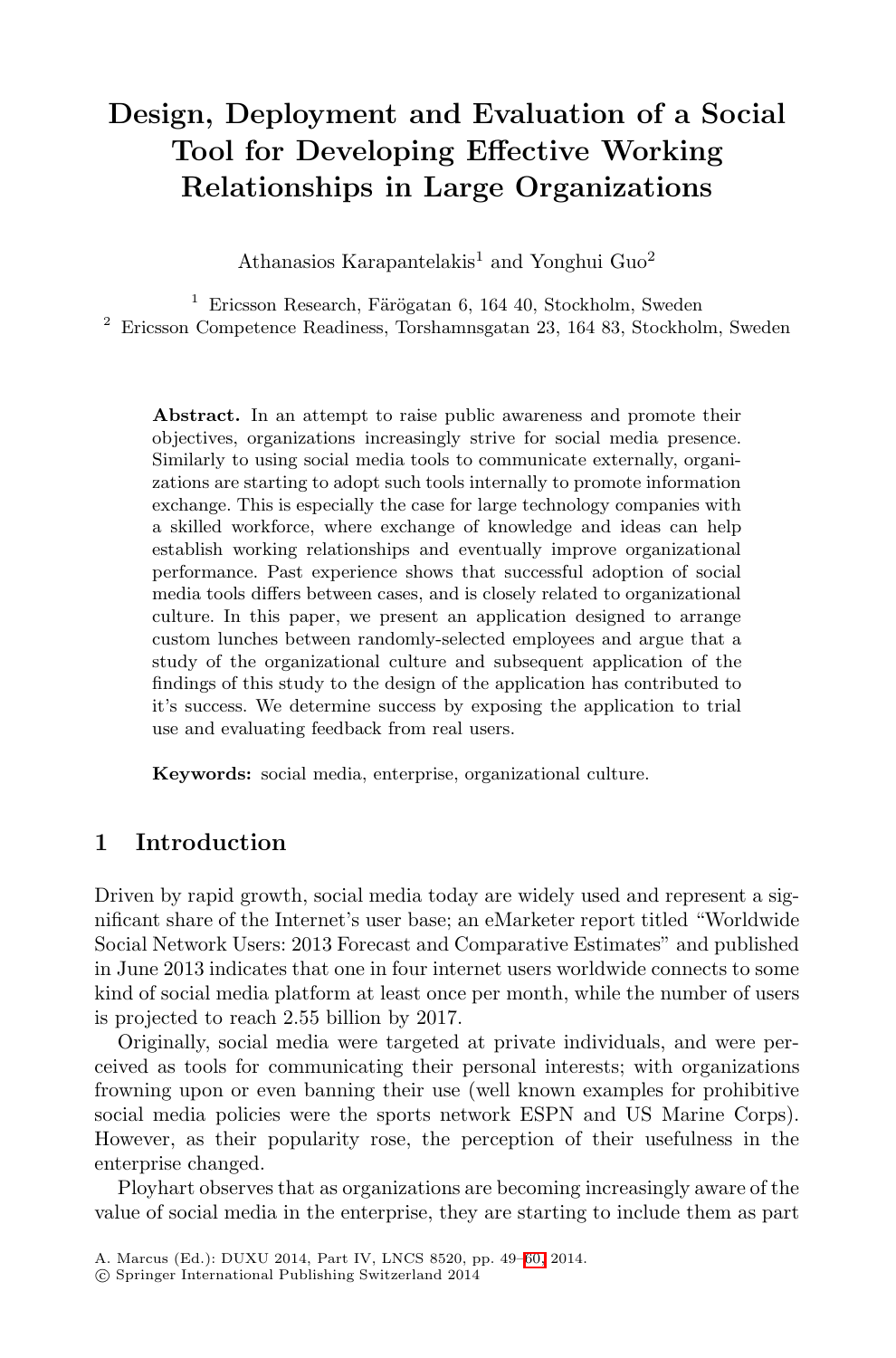#### 50 A. Karapantelakis and [Y.](#page-11-1) Guo

of their corporate strategy. At the same time, he proposes different approaches for external social presence expansion and internal adoption [1].

Many organizations have already created and are executing strategies for managing their social media presence. In a recent survey, approximately 75% of the 110 respondents indicated that their organization has already deployed and is improving it's external social media presence [2]. However, in the same survey only 32% of the respondents indicated that their organization has deployed social media for internal use.

The results of this survey are not incidental, and are based on the fact that the success factors for internal social media introduction are more complex than the ones for establishing external social media presence (thus requiring additional effort to understand all parameters). The latter case typically involves an external relations group publishing content in a controlled manner. Successful execution in this case depends on how well the goals outlined in the organization's social media strategy are communicated and how the organization diffuses feedback from social media users. The former requires a careful examination of the observable patterns of behaviour of the employees in the organization - also known as organizational culture - prior to any attempt of deployment. Empirical findings from previous deployments support this claim. NASA's social network for example failed to gain traction because employees had very specific job roles with repetitive tasks and thus not having the need to update their online profiles [3]. Findings from the evaluation of an instant messaging system in an organization also indicated that employees were reluctant to use it for communicating with their superiors because they were concerned about conveying inappropriate impressions [4].

In this paper, we present ConnectedLunch, an application designed to arrange lunches between employees of an organization. This application introduces employees previously unknown to each other and allows them to discuss at a mutually convenient time. In the long term, some of this discussions may lead to establishment of working relationships. After a review of previous research on the importance of working relationships in organizations and comparison of similar applications to ConnectedLunch (section 2), we show how the application was designed to be compatible with the culture of the organization it was deployed in (see section 3), describe it's architecture (section 4) and determine its successful deployment (see section 5). We conclude by discussing the benefits of ConnetedLunch in greater detail as well as revie[w](#page-11-2)ing organizational learnings.

## **2 Background Work**

The goal of ConnectedLunch is to introduce employees to one another over lunch. This is seen as a first step in establishing working relationships, which are proven to produce short and/or long-term benefits for the organization (for further analysis on the benefits there relations produce see section 5) [5]. Working relationships in the context of this study, are professional relationships employees have with each other, irrespective of their position in the organizational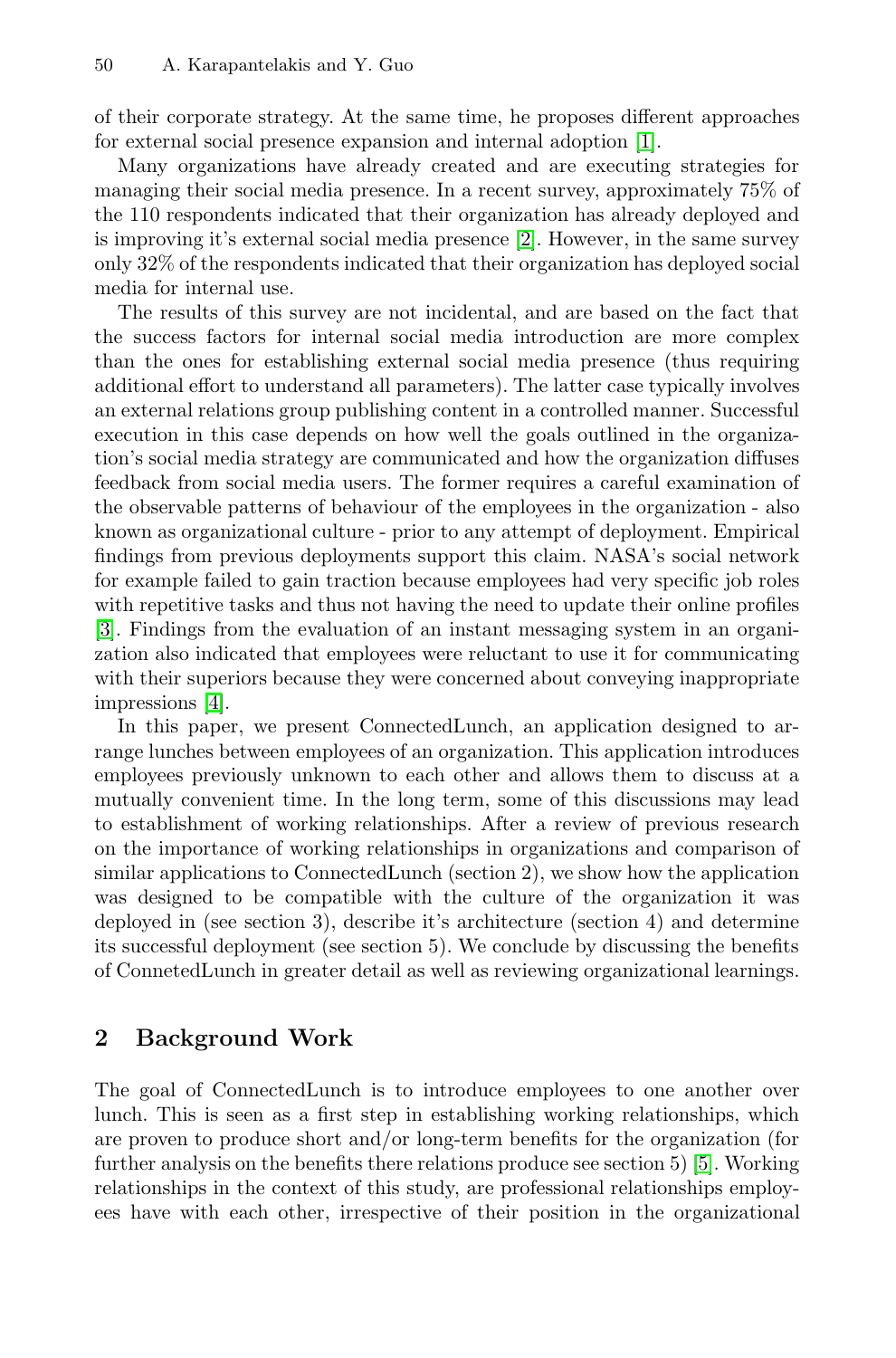structure. In contradiction to formal interactions such as scheduled meetings, ConnectedLunch arranges for people to meet in informal environments such as restaurants or cafés. Such informal meetings are important for building working relationships: previous research shows that informal communication strengthens working relationships by building trust [6] and aligning perspectives [7] of the people involved.

**Table 1.** Comparison of ConnectedLunch with other Lunch-pairing applications

|                |             |              |             |             | Lunch Pairing Pair Lunch Lunch Roulette ZinkUz Connected Lunch |
|----------------|-------------|--------------|-------------|-------------|----------------------------------------------------------------|
| Pairing rules  | no          | no           | simple      | complex     | complex                                                        |
| Scale          | small       | small        | large       | unknown     | large                                                          |
| IT Integration | potentially | potentially  | potentially | potentially | yes                                                            |
| Charges        | no          | $\mathbf{n}$ | no          | yes         | $\mathbf{n}\mathbf{o}$                                         |

The idea of pairing people for lunch is not new. There exist a number of approaches, such as "Lunch Pairing" [8], "Pair Lunch" [9], "Lunch Roulette" [11] and "ZinkUz" [10]. Table 1 compares these solutions with ConnectedLunch, against four basic criteria.

The first criterion is the complexity of the pairing rules. Applications use these rules to decide if any constraints will be applied when matching employees for lunch. Small-scale solutions such as "Lunch Pairing" and "Pair Lunch", which target companies of 30-40 employees have no pairing rules, meaning that the matching process is completely random. The absence of rules in this case is not a technical limitation of the applications, but it is a conscious design choice taken in order to maximise lunch arrangements, given the small user base. "Lunch Roulette" provides simple choices such as time of lunch and restaurant of choice. Finally, "ZinkUz" provides a customisable ruleset, according to the company's webpage [10]. In the case of ConnectedLunch, we also offer users sone control over the choice of lunch partner by optionally allowing choice of a partner's work area and work experience. Given the large user base of the application (see section 3), offering these choices was not only reasonable in terms of matching lunch partner availability, but it also increased application desirability (as validated by our measurements in section 5).

We also compare the applications by their capability to scale in order to serve orga[niza](#page-11-5)tions of thousands of employees. For cost reasons, it is important that the application is designed in such a way that it is easily accessible and does not require excessive maintenance, other than provisioning for the required IT resources. As per previous, "Lunch Pairing" and "Pair Lunch" were designed for small companies, and require manual maintenance by an administrator rendering them cost-ineffective for large-scale deployments. "Lunch Roulette" has a proven record of successful, large-scale deployments as mentioned in the application's website [11], while we could not find any account of deployments of ZinkUz in the company's website[10]. ConnectedLunch was designed from the beginning to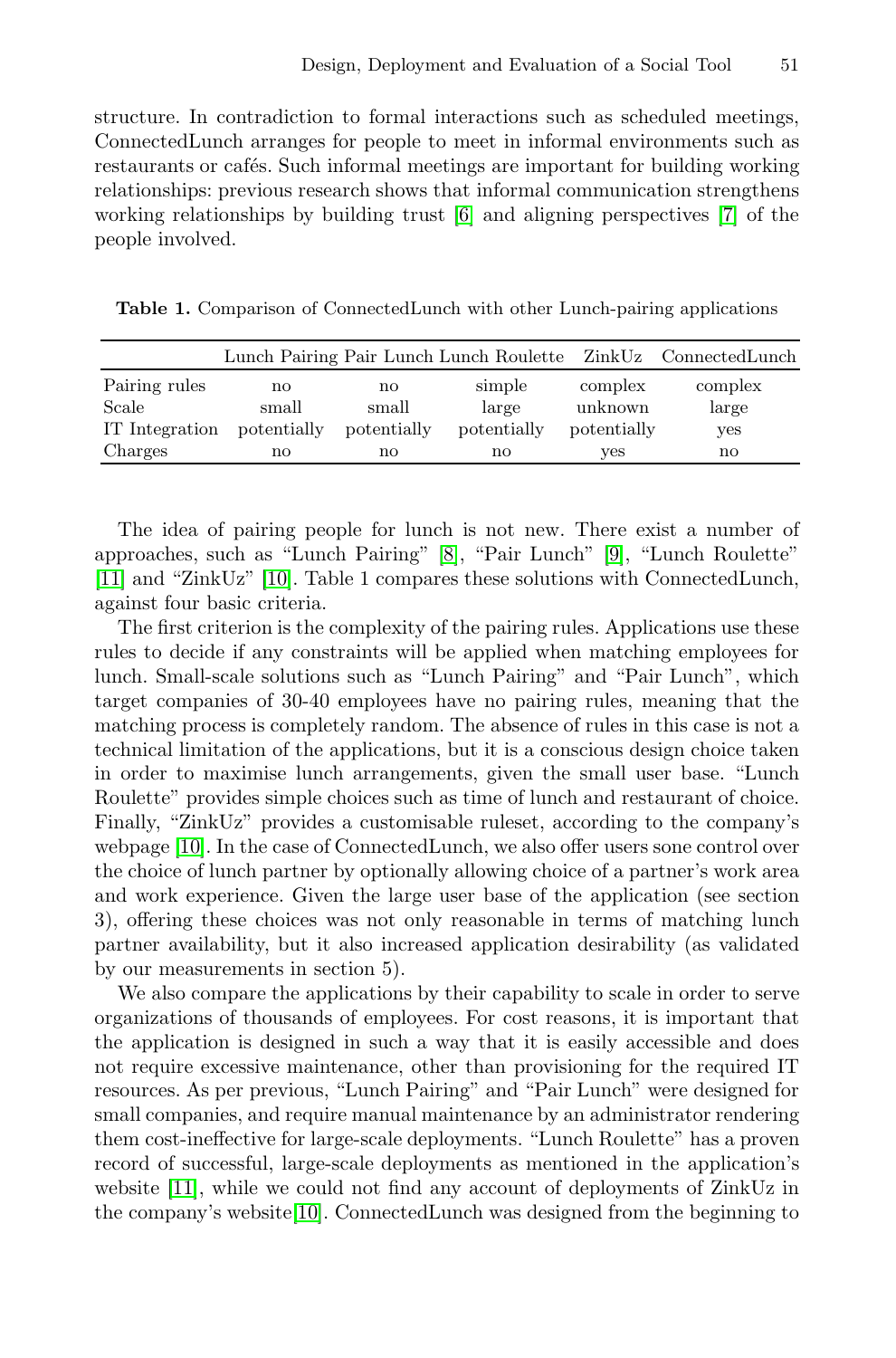scale to serve a large user base, requiring limited maintenance. The scalability capabilities of the application were evaluated during the trial launch period (see section 5).

Scalability also relates to the degree the applications can interface with existing enterprise software systems deployed in the organization. By interfacing with these systems, scalability risks can be mitigated as functionality can be delegated to already-deployed enterprise applications. In ConnectedLunch, we minimised the application's maintenance costs by delegating user and lunch calendar management to existing enterprise software. In addition to cost-cutting, we reduced the learning curve of the application for new users (see section 4). Although they offer no direct support for interfacing with existing enterprise software, all other applications could be extended to provide such functionality. In this case, the additional cost of implementing these interfaces has to be factored in to the deployment costs.

Finally, all applications except "ZinkUz" are free of charge and their authors provide access to the source code. However, when all four of the aforementioned criteria are considered, we find that ConnectedLunch offers a unique combination of low-cost, high-scalability, rule customisation and integration with existing enterprise software, which cannot be provided from another tool.

The next section describes the thought process we followed on identifying the factors contributing to a successful lunch experience, and subsequently how these factors were interpreted as requirements in the application design.

# **3 From Analysis of Customer Experience to Creating Application Design Constraints**

Prior to implementing ConnectedLunch, we investigated the work environment and culture of the organization in which the application was to be deployed. We started by considering the contributing factors for a successful lunch experience (i.e. one where all lunch partners satisfy their personal expectations). We have managed to reduce the number of factors contributing to this success to three:

- **–** Spatial Proximity: Since business lunches take place during working time, all lunch partners must be close to a lunch venue to reduce time spent in reaching the venue.
- **–** Temporal Alignment: All lunch partners must meet for lunch at a mutually convenient time. Given that lunches take place during work-time lunch reservations are more prone to being cancelled bilaterally, or unilaterally due to overlaps (e.g. more important meetings, deadlines, etc.).
- **–** Personal Preference: Employees participating in a business lunch may have a personal preference on the type of person they would like to have as a lunch partner. Based on their preferences, they might be looking to establish a working relationship for expanding their professional network, exchanging knowledge, seeking to receive or provide mentorship, engaging in synergies and professional collaborations or a combination of the above. Furthermore, employees may also have a personal preference on the lunch venue.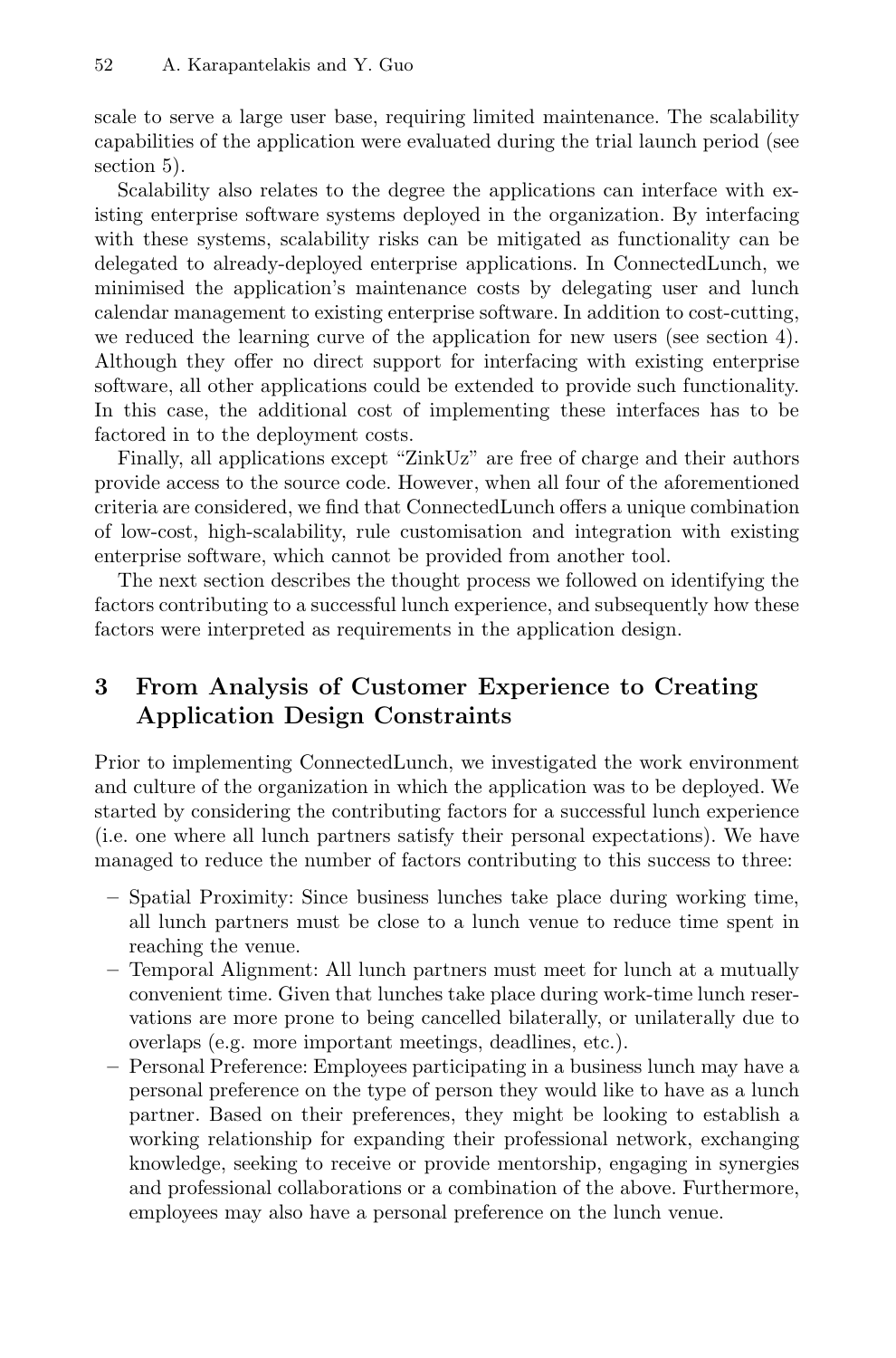We subsequently filtered the success factors through an organizational culture lens, which allowed us to deduct a number of constraints our application should operate in, when matching employees for lunch (see table 2).

**Table 2.** This table shows the factors for a successful lunch experience and how they relate to the organization's culture. The application design constraints are requirements on the application design and are derived from the aforementioned relationship.

| <b>Success</b><br>Factor             | Organizational Context and Cul-<br>ture                                                                                                                                                                                                                                                                                                       | Application Design Constraint                                                                                                                                                                                                                                                                                                                                                              |
|--------------------------------------|-----------------------------------------------------------------------------------------------------------------------------------------------------------------------------------------------------------------------------------------------------------------------------------------------------------------------------------------------|--------------------------------------------------------------------------------------------------------------------------------------------------------------------------------------------------------------------------------------------------------------------------------------------------------------------------------------------------------------------------------------------|
| Spatial<br>Proximity                 | ConnectedLunch was designed to<br>serve employees of a large telecom-<br>munications organization located<br>in Kista, a suburb of the city<br>of Stockholm in Sweden, where<br>approximately 11.000<br>employees<br>are occupying workplaces inside an<br>approximately squared area of 0.87<br>by 0.9 km (or roughly $0.78 \text{ km}^2$ ). | The spatial proximity of the poten-<br>tial users means that all restaurants<br>in the area were accessible by<br>everyone; therefore, we made all<br>the restaurants in the area available<br>to all users to choose from. It<br>is worth noting that due to the<br>same spatial proximity reasons we<br>did not consider user location as<br>a determining factor when pairing<br>users. |
| Lunch<br>Time                        | Lunchtime for the majority of<br>employees is between $11:30 - 12:00$<br>every day                                                                                                                                                                                                                                                            | Two fixed timeslots for booking<br>lunch each day, $11:30$ to $12:30$ and<br>12:00 to 13:00.                                                                                                                                                                                                                                                                                               |
| Lunch<br>Reser-<br>vation<br>Routine | Users usually make lunch arrange-<br>ments between a few days and a few<br>hours before lunchtime.                                                                                                                                                                                                                                            | Lunch reservations possible for any<br>date within the current work week<br>but not for subsequent week $(s)$ ,<br>as users could schedule more im-<br>portant meetings over the lunch<br>meetings in the interim, which<br>could lead to cancellations.                                                                                                                                   |
| Personal<br>Preference               | User base from all parts of the<br>organization, experience ranging<br>from newly hired employees to ex-<br>perienced people. Large selection of<br>lunch venues to suit personal taste<br>(in terms of cuisine, environment<br>and lunch cost).                                                                                              | Desired work area (e.g. finance,<br>marketing, supply, research and<br>development, human relations) and<br>level of experience of lunch partner<br>as well as preferred lunch venue can<br>be optionally set (see section 4).                                                                                                                                                             |

The next section describes the architecture of ConnectedLunch and a typical lunch booking use-case from a hypothetical user.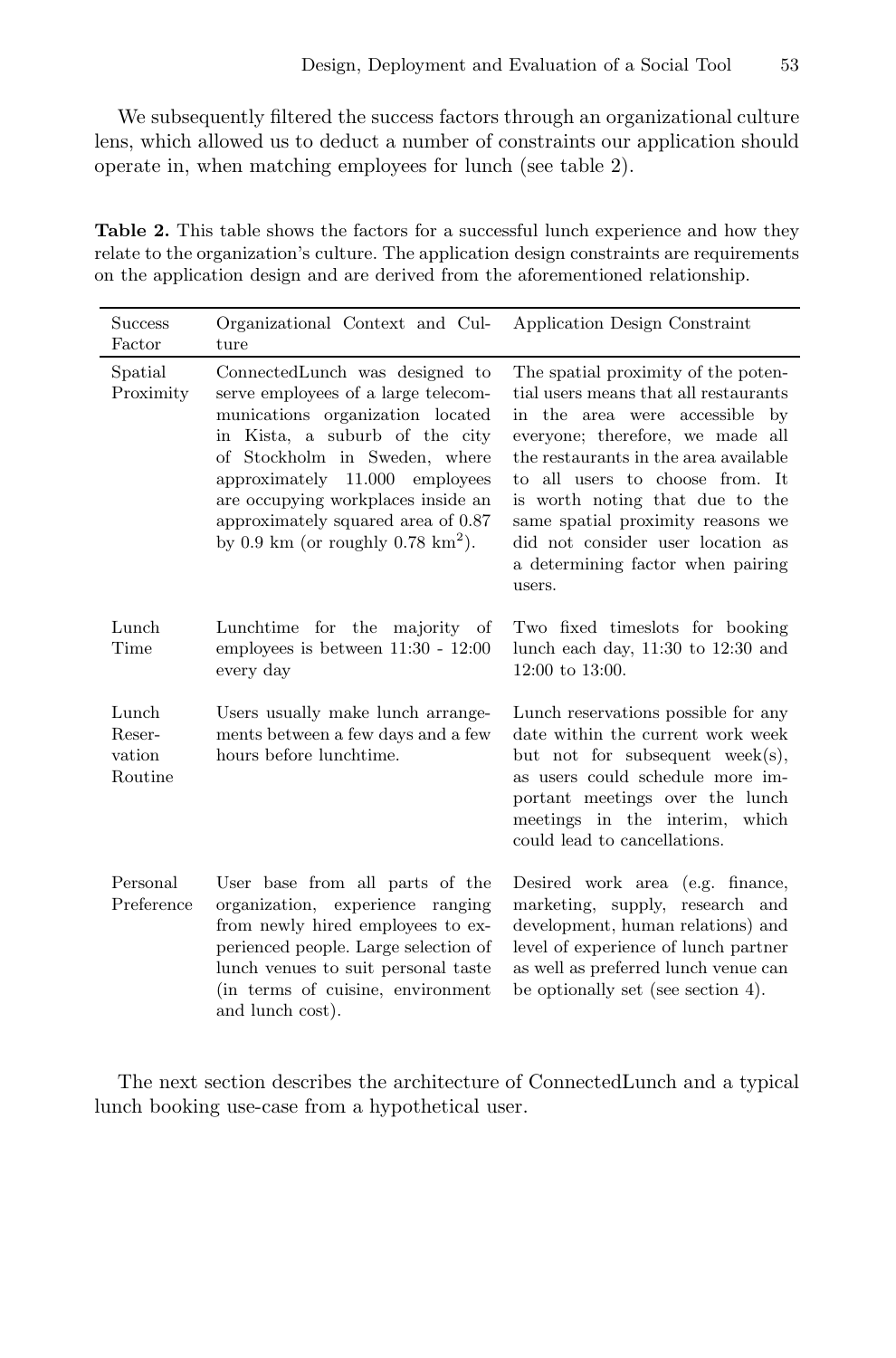# **4 Application Implementation**

### **4.1 Development Lifecycle**

The idea for creating ConnectedLunch was a result of a round-table discussion between employees of a large telecommunications organization located in Kista, Stockholm, Sweden, in mid-October 2012. The application was developed parttime by one employee, tested by a team of 6 people and was ready for use 3.5 months after the original discussion, in the beginning of February 2013. The total development time was 83 man hours, 40 of which were spent in programming the application, 35 on testing it, and the remaining 8 on deploying and configuring the application in the corporate cloud environment.

## **4.2 Architecture**

The design of the application is based on a standard client-server model (see figure 1). Users are able to book lunches using their preferred web browser, while server side software modules manage user authentication, match users for lunch and notify them on a successful match via e-mail. The rest of this subsection describes the software modules and their interactions in greater detail.



**Fig. 1.** This figure illustrating the block components of the application and their interactions. The components filled with grey colour are already existing enterprise assets (databases, servers, etc.) interfacing with ConnectedLunch.

The "Web Service" module contains a web server running a user interface (presented in section 4.3) which is accessed by users (i.e. employees). Using this interface, employees can create new lunch requests, view their lunch reservations for the current week, or cancel pending lunch requests that have not yet been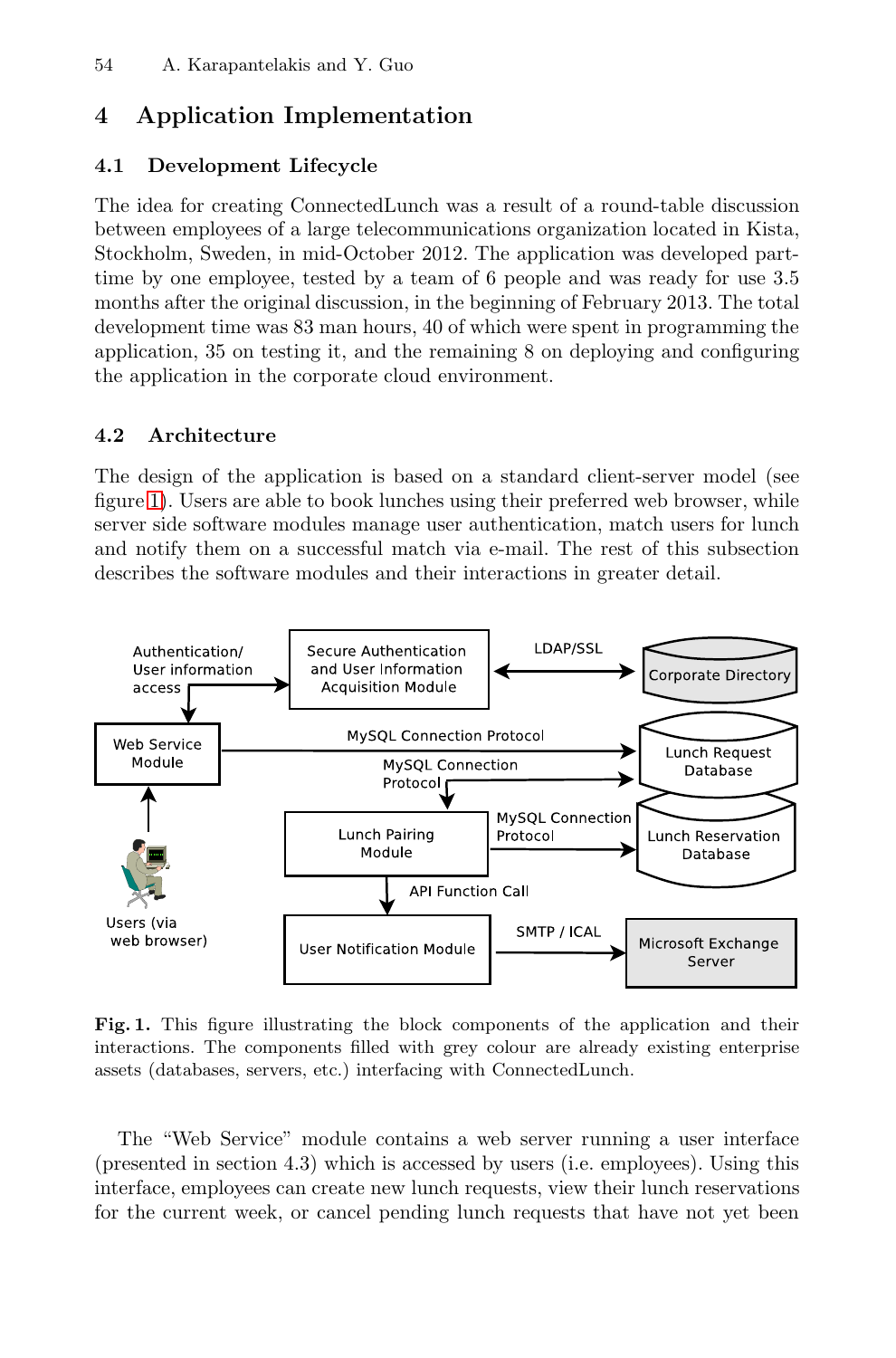matched to a colleague. Internally, the "Web Service" module interfaces with the "Secure Authentication and User Information Acquisition" module, which in turn interfaces with the "Corporate Directory" module.

The "Corporate Directory" is a database which contains information about the employees of the organization, such as their real names, email addresses, work phone numbers, job roles and exact office addresses. This information is used when employees submit new lunch requests, so that when they eventually get a lunch reservation confirmation they also receive a few useful information about their lunch partner (e.g. a phone number in case they want to call each other before lunch). Additionally, this directory contains the corporate credentials of employees, which are used by the "Web Service" module to authenticate them before using ConnectedLunch. The "Corporate Directory" predates Connected-Lunch and is managed by the Human Resources (HR) group of the organization, thus it did not add any additional costs to the development and maintenance of the application.

Triggered by an employee lunch reservation request, the "Web Service" module stores the request to a "Lunch Request Database". The request stores information ab[out](#page-11-6) the employees preferences such as desired time to have lunch and optionally lunch venue and preferences about the potential lunch partner. As mentioned previously in this subsection, it is possible to cancel a lunch request, in which case the reservation request entry is removed from the "Lunch Request Database".

The "Lunch Pairing" module is software running independently in the background. It executes a pairing algorithm which periodically polls the "Lunch Request Database" incoming lunch reservation requests (a detailed description of the algorithm is provided at [12]). In case of a match of two requests, the "Lunch Pairing" module removes those requests from the "Lunch Request Database" and creates a reservation entry in the "Lunch Reservation Database". It also calls the "User Notification Module" to send a meeting invitatio[n in](#page-7-0) ICAL format to the two lunch partners.

#### **4.3 Lun[ch](#page-7-0) Reservation Use-Case**

This section describes a typical ConnectedLunch usage scenario, according to which a hypothetical user logs in to the application, creates a new lunch reservation request and receives an email from the system when he/she was successfully matched against a lunch partner and a reservation has been made. Figure 2 illustrates the process.

Notice how the requirement for fixed timeslots, as shown in table 2, has been implemented in figure 2b. The fixed timeslots significantly increase the number of paired lunches, compared to allowing users to specify arbitrary times explicitly, while at the same time they serve the majority of the employees in the organization who traditionally go for lunch between 11:00 and 12:30.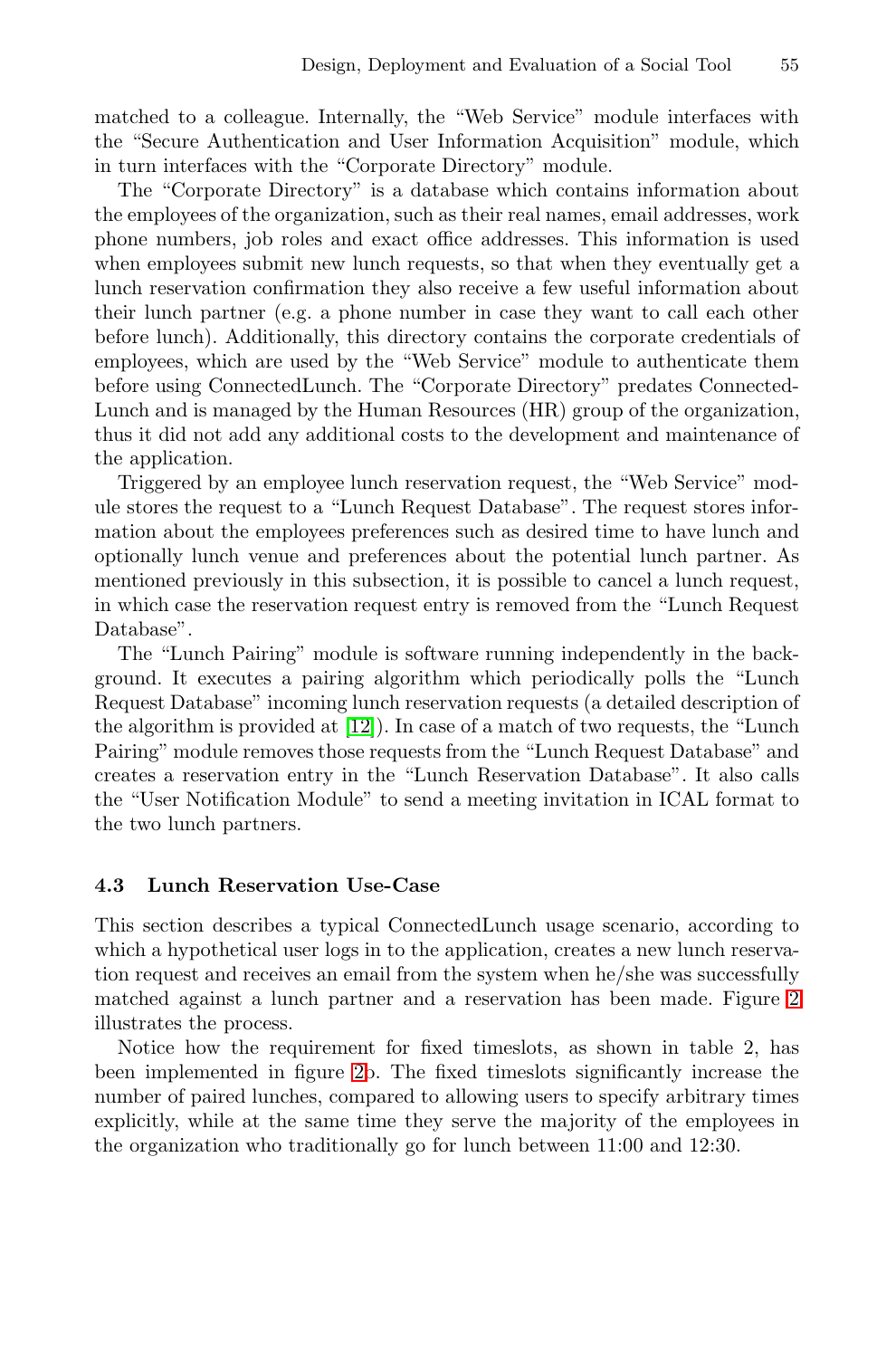

<span id="page-7-0"></span>**Fig. 2.** This figure illustrates the lunch reservation process in ConectedLunch. Upon successful authentication, users are greeted by the "home screen" of the application which shows their arranged lunches for the week, if any. Bookings are done from the "book lunch" option. In the first step of the booking process, users select an available timeslot for a day of the week (b). Subsequently, they are presented with the choice of entering their preferences about their lunch partner (work area and years of experience) and/or lunch venue, or choosing a completely random match (c). Finally, (d) shows a calendar invitation sent via email to lunch partners upon successful match.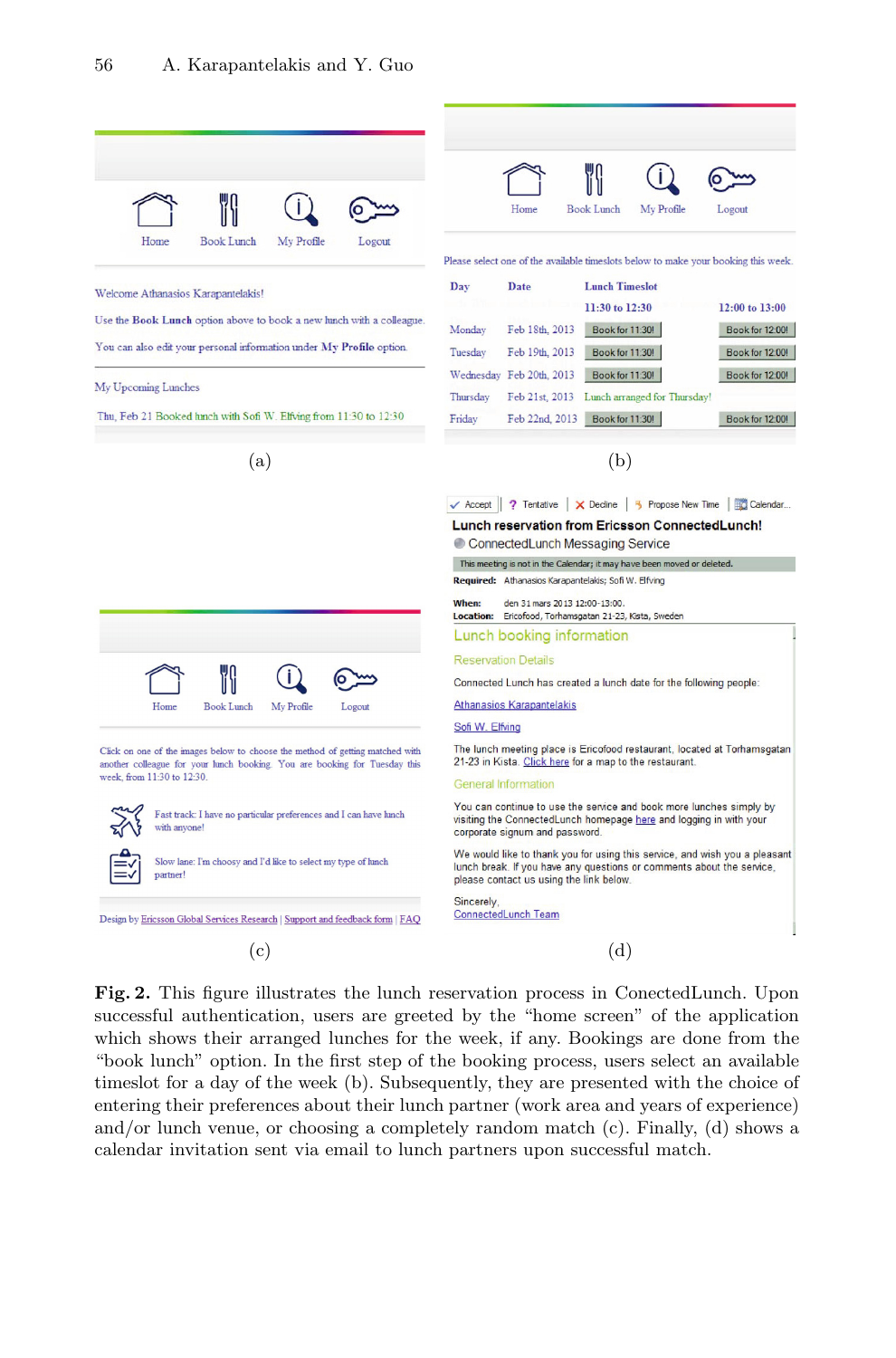Also note the wording "fast track" and "slow lane", for matching with a random lunch partner, or a preferred one respectively (figure 2c). These words were chosen intentionally, as we wanted employees to choose to be randomly matched as we believed that this approach would increase the appeal of the application, as it stired the curiosity of the employees to try it out.

## **5 Application Deployment and Evaluation**

ConnectedLunch was deployed for trial use in a large telecommunications organization located in Kista, a suburb of Stockholm, Sweden from end of February 2013 until middle of September 2013. The application was initially announced to a small number of employees via email using a distribution list for event communication and its use was expanded through word of mouth. The user group was heterogeneous, as employees who joined had different work backgrounds and years of experience (see tables 3 and 4).

|  | <b>Table 3.</b> Number of Connected Lunch users categorised by work area |  |  |  |
|--|--------------------------------------------------------------------------|--|--|--|
|  |                                                                          |  |  |  |

| Work Area                                                                                    | Number of Users |
|----------------------------------------------------------------------------------------------|-----------------|
| Research and Development (R&D), Product Management                                           | 113 (55%)       |
| Service Delivery, Other Services                                                             | $16(8\%)$       |
| Supply and Sourcing                                                                          | 17 (9%)         |
| Business Development, Sales, Marketing,<br>Commercial Management                             | $16(8\%)$       |
| General Management, Operational Development,<br>Competence Development, Human Resources (HR) | 14 (7%)         |
| Finance, IT, Communications, Other Jobs                                                      | 29 (13\%)       |

**Table 4.** Number of ConnectedLunch users categorised by work experience

| Years of Experience                      | Number of Users |
|------------------------------------------|-----------------|
| Up to one five of experience             | 68 (33.2%)      |
| Between five and ten years of experience | 85 (41.4%)      |
| More than ten years of experience        | $52(25.4\%)$    |

Although the overwhelming majority of users of ConnectedLunch had R&D and product management roles, other functions of the organization had a fair amount of representation in the user base. This is something we expected, given the fact that the number of employees from R&D represent the majority of total employee number, in the area were ConnectedLunch was deployed. Interestingly enough, all levels of years of experience in the organization, from newly hired to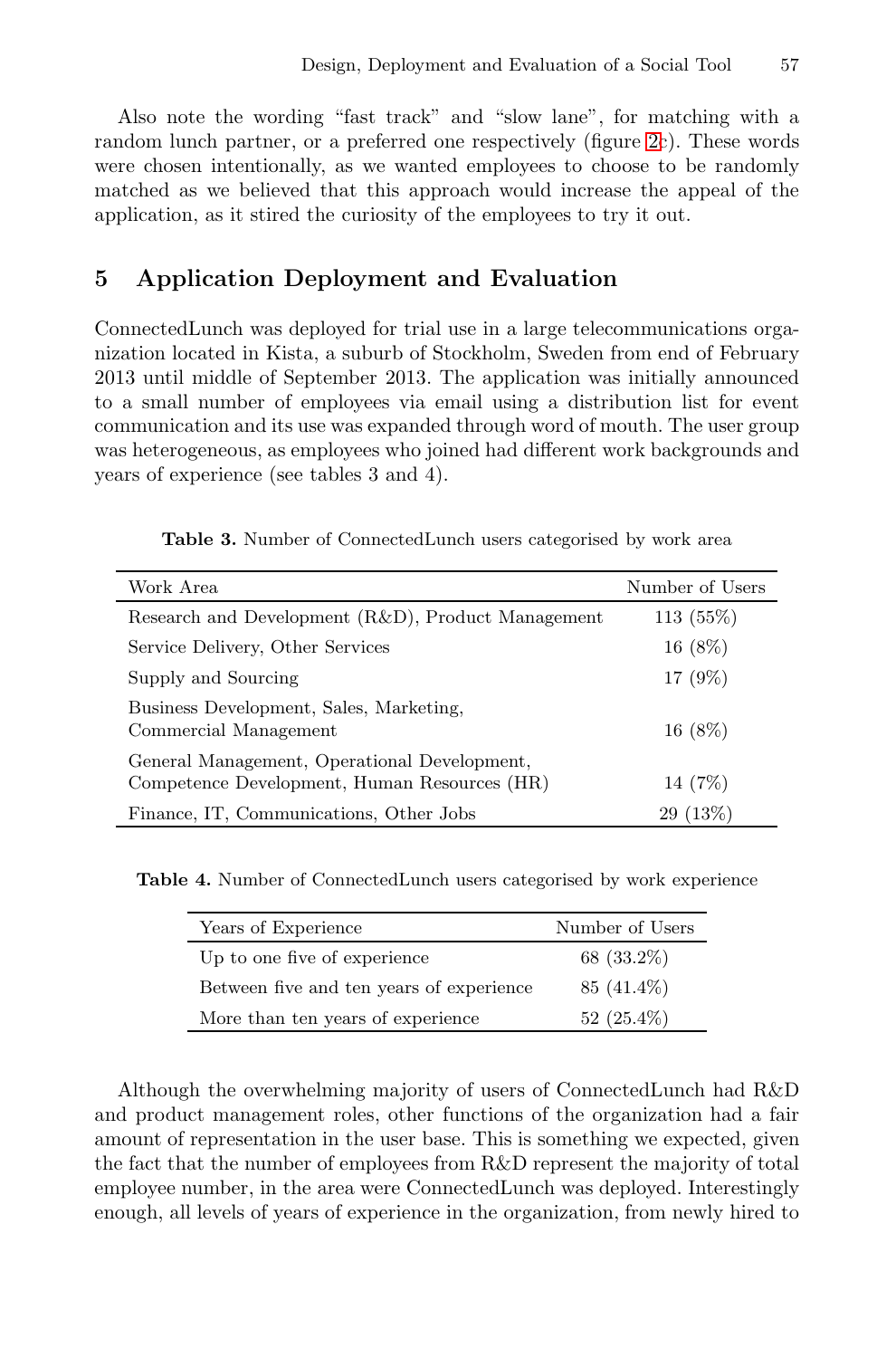long-time employees had substantial representation. We therefore consider that ConnectedLunch had universal appeal to the organization's employees.

In total, during the trial period, 205 users booked 384 lunches. From these users, approximately 64% used the service more than once. From the lunch reservations, 186 were between managers and employees with a non-management role (roughly 48%). This is a positive result showing that ConnectedLunch facilitates communication between employees of different levels in the organizational structure. Although communication was happening before ConnectedLunch horizontally (i.e. on the same level - for example, between engineers from different groups), vertical communication between leaders and managed employees was limited to formal interactions.

Another one of our observations was that the majority of lunch reservations (334 lunches or 87% of total) was done using the "slow lane" approach, where users preferred specifying the profile of person they wanted to have lunch with (work area and years of experience) and/or the lunch venue over a random match (see figure 2c). This came as a surprise result to us, especially since we chose the wording "slow lane" intentionally to encourage users to use the random matching option "fast track" to promote random matching of employees. These results show that users had specific intentions when booking lunches, as they provided specific requirements on the profile of the desired lunch partner.

In order to gain more insight into these intentions as well as the whether the application fulfilled it's original goal of bringing people together to establish working relationships, we carried out a qualitative study after the trial phase concluded. An electronic questionnaire was made available to ConnectedLunch users on the application webpage. The questions focused on the perceived value of ConnectedLunch. 168 users (or 60% of the user-base) participated in the survey. 143 users (or 85% of those that participated) reported that the application was easy to use, while 147 (or 87.5%) reported that their lunch experience was overall positive.

Some users also reflected on how it helped them create and grow working relationships, in particular:

- **–** 44 users stated that they rescheduled a lunch with the same lunch partner after the first meeting.
- **–** 68 users stated that they maintained contact with their lunch partner over email, instant messaging, or using the company's internal social network.
- **–** 32 newly-hired employees stated that ConnectedLunch helped them to expand their network and facilitate their introduction within the company.
- **–** 18 users stated that they scheduled a professional meeting with their lunch partner (e.g. for knowledge exchange and/or potential collaboration).

In addition to the above, 50 users recommended ConnectedLunch to their colleagues. Users also suggested ways for improving the application. For instance, some mentioned that it would be beneficial if we provided a reward system for application use - which could help spread the application even further (some suggested examples were arranging random lunches with the company CEO,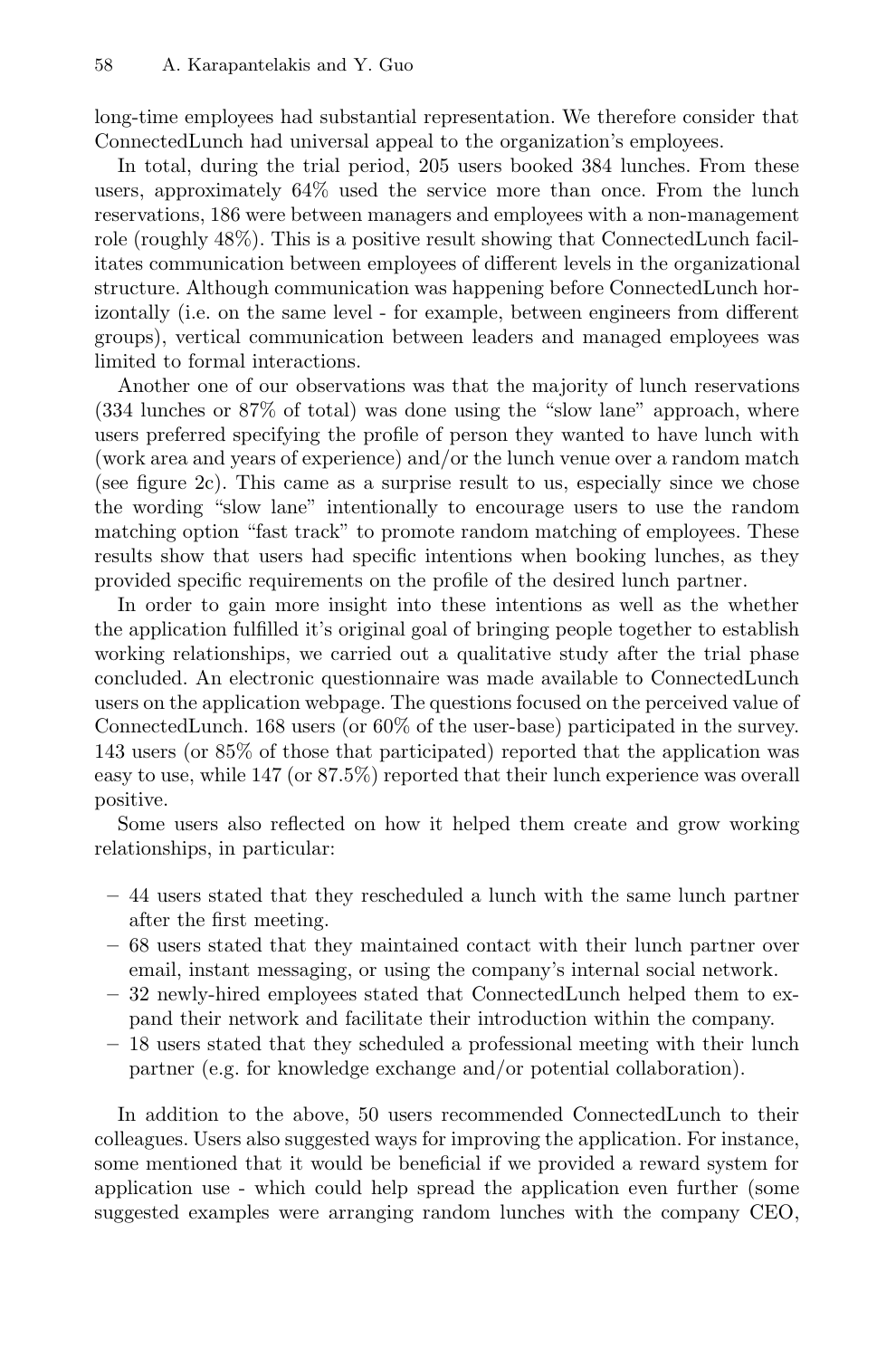providing a "high score" page, where users with the most lunches would be clearly visible, etc.).

## **6 Contribution and Learnings**

ConnectedLunch was a simple idea for enhancing dialogue in large organizations. It was rapidly prototyped and tested from employees of such an organization. The next paragraph summarises the benefits of ConnectedLunch, as observed from a 6-month period of trial use.

- **–** Enhancing organizational cohesion by breaking traditional communication barriers between senior leadership and managed employees.
- **–** Facilitating introduction of new employees to the organization by expanding their network of contacts.
- **–** Benefitting seasoned professionals in the organization who can use ConnectedLunch as a means to expand their knowledge and engage in potential collaborations with other senior colleagues.
- **–** ConnectedLunch does not affect the daily performance of employees, as lunchtime is typically a planned activity during a working day.
- **–** Easy to learn and use, ConnectedLunch follows the organization's UI design guidelines (see figure 2) and reuses already existing, managed IT infrastructure and enterprise software to minimize maintenance costs.
- **–** ConnectedLunch is a good return-on-investment, given the relatively small cost of implementation (see section 4.1) and maintenance (see section 4.2) and the promising results of the evaluation of the trial phase (see section 5).

Our experience with the application has also resulted in a number lessons learned. These could be considered by any organization planning to design similar tools.

**–** Organizational Flexiblity for Innovation: The organization must be flexible enough to support materialization of promising ideas, no matter from which part they originate. There are two dimensions for such flexibility, which, in our experience, the organizations need to have in place; namely, leadership commitment and resource procurement.

Albeit small, ConnectedLunch required an up-front investment from the organization in order for the idea to materialize. Given that the application was outside of the designated work tasks of both authors, commitment was required both from the leadership team, who had to make a decision whether or not to proceed and the authors, who had to carry out their designated work tasks in tandem with implementing the application. Mutual understanding of the value of the application, which implies communication of justification of how the application would benefit the organization in clear terms to the leadership team, was the success factor in our case.

Additionally, the organization must provide for the resources required for the idea to materialize, without stalling provisioning of such resources through